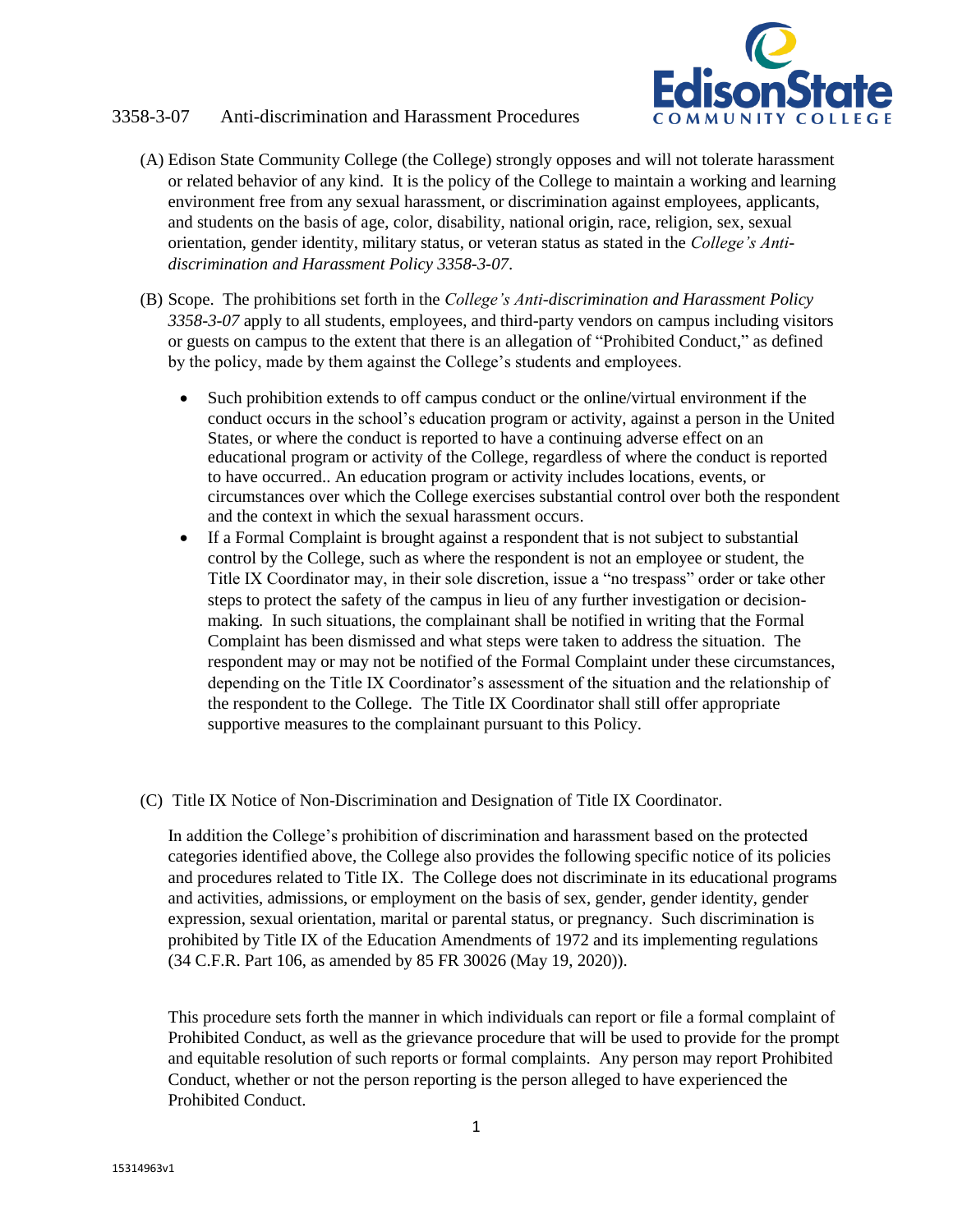Questions or concerns about the application of Title IX in the College's policies or procedures may be referred to the Title IX Coordinator or Deputy Title IX Coordinator (listed below) or to the U.S. Department of Education's Office for Civil Rights, which may be reached at [ocr@ed.gov](mailto:ocr@ed.gov) or (800) 421-3481.

## (D) Title IX Coordinator:

(1) The College has a **Title IX Coordinator** who is responsible for: the prompt and impartial investigation of reports and allegations of Prohibited Conduct, as defined in College's Anti-discrimination and Harassment Policy 3358-3-07. The Title IX Coordinator will oversee a fact-finding process and effectuate steps to reasonably end any sexual harassment or discrimination in accordance with the procedure and the College's Anti-Discrimination and Harassment Policy: 3358-3-07.

> Title IX Coordinator, Director of Human Resources Kara Myers Room 136, West Hall 937-778-7802 kmyers1841@edisonohio.edu

### (2) The **Deputy Title IX Coordinator**

Deputy Title IX Coordinator Dr. Jessica Chambers Suite 160, West Hall 937-778-7849 jchambers2@edisonohio.edu

(E) Employee Expectations – Ohio law requires all employees with knowledge of a felony to report it to law enforcement. Except for confidential personnel identified herein, all College personnel shall report conduct prohibited by the College's Anti-discrimination and Harassment Policy: 3358-3-07 and this Anti-discrimination and Harassment Procedure to the Title IX Coordinator or the Deputy Title IX Coordinator. Any responsible employee who knew about the incident and took no action to stop it or failed to report the prohibited act may be subject to disciplinary action.

(F) Confidentiality, Privacy, and Amnesty.

Confidentiality and privacy are two distinct concepts under these procedures.

Privacy means that information will be protected except to the extent it is necessary to disclose information in order to respond to a report, effectuate supportive measures, facilitate an informal resolution, administer a formal complaint under these procedures, provide remedies to those who experience Prohibited Conduct, and ensure the safety of individuals and the College community. The Title IX Coordinator and other College employees are expected to respect the privacy of the parties and witnesses to a report or formal complaint and share information only on a "need to know" basis. Personally identifiable information regarding students is further protected by the federal Family Educational Rights and Privacy Act, but sharing information as required by these procedures is permitted under that Act. To learn more about privacy and disclosures, see <https://www.edisonohio.edu/Privacy-Policy/>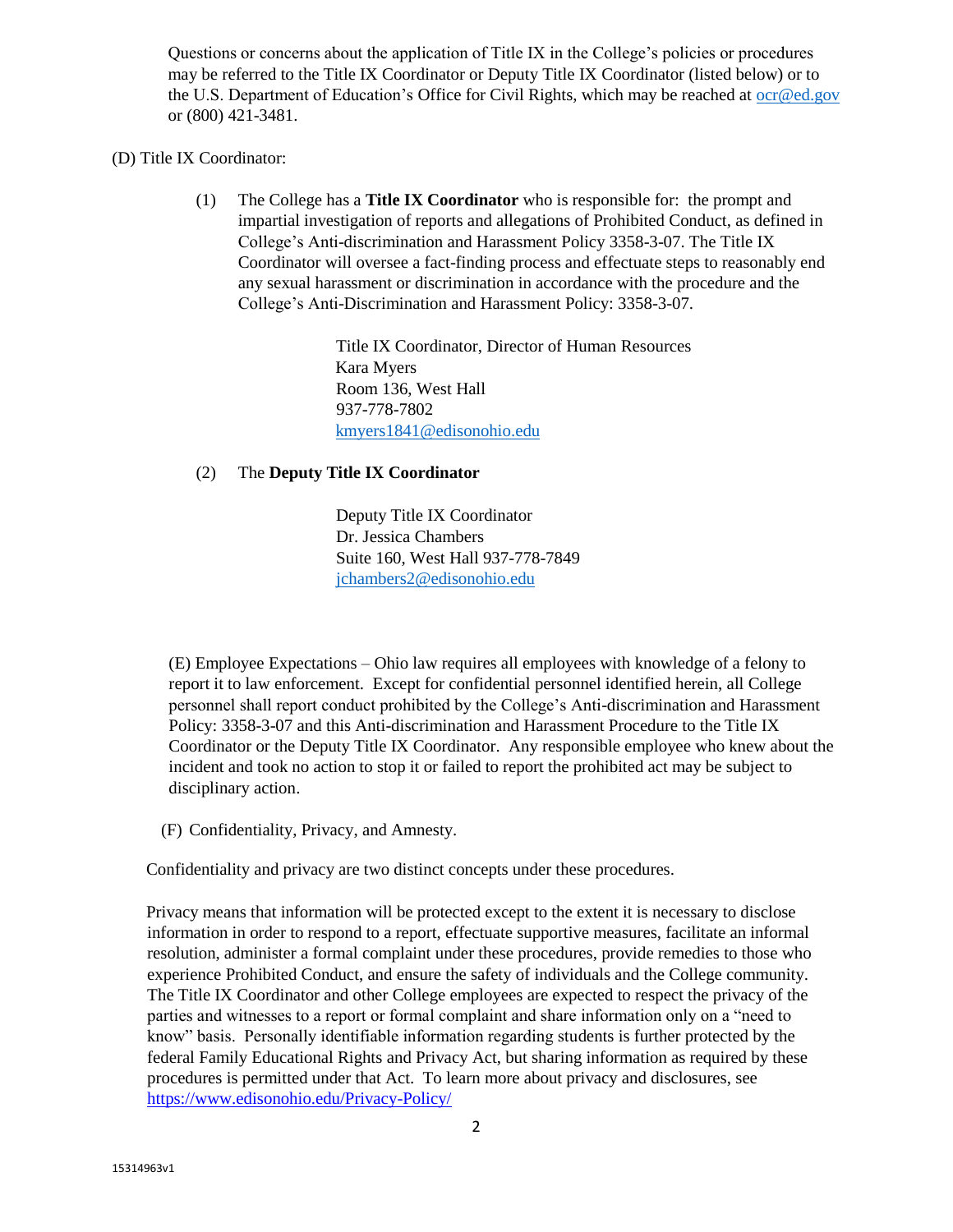Confidentiality means that information will not be shared by the individual who receives the information except in limited circumstances, such as where there is an imminent threat of harm to the individual or to others, or where there is knowledge or suspicion of child abuse or neglect. Confidential resources include licensed counselors, medical providers, attorneys, clergy, and certified rape crisis counselors that are identified below under Campus Resources.

**Amnesty** – The College grants amnesty to students who may have violated alcohol and/or drug provisions of the College's Student Code of Conduct regarding personal use at the same time of the incident when he or she became a victim of sexual assault. Therefore, no alcohol or drug charges are applied to a student who reports that he or she was under the influence of alcohol or drugs at the time of the sexual assault. Amnesty will be extended to witnesses of the incident so that participation in the adjudication process can be encouraged without concern of conduct charges or sanctions.

(E) Emergency Removal.

The College retains the authority to remove a respondent from its program(s) or activity(ies) on an emergency basis, where the College (1) undertakes an individualized safety and risk analysis and (2) determines that an immediate threat to the physical health or safety of any student or other individual arising from the allegations of Prohibited Conduct justifies a removal.

If the College determines such removal is necessary, the respondent will be provided notice and an opportunity to challenge the decision immediately following the removal.

(F) Administrative Leave.

The College retains the authority to place a non-student employee respondent on administrative leave during this procedure. Administrative leave is not subject to challenge under the emergency removal procedures.

## (G) Assistance following an Incident of Sexual Harassment

- (1) Immediate Danger In the event a student or employee is in immediate danger, call:
	- $9-1-1$  or
	- Campus Security: 937-778-7820
	- Local police department: 937-778-2027
- (2) Medical Treatment and Evidence Preservation Students and employees seeking medical treatment should go to the nearest hospital. For the preservation of evidence in the event of a sexual assault, the following guidelines are recommended:
	- Do not destroy the physical evidence that may be found in the vicinity of the crime. If the crime occurred in the complainant's home, the complainant should not clean until the police have had an opportunity to collect evidence.
	- Tell someone all details remembered about the assault. Write down all details remembered as soon as possible.
	- Do not bathe or douche. Do not urinate, if possible.
	- Do not eat, drink liquids, smoke, or brush teeth if oral contact took place.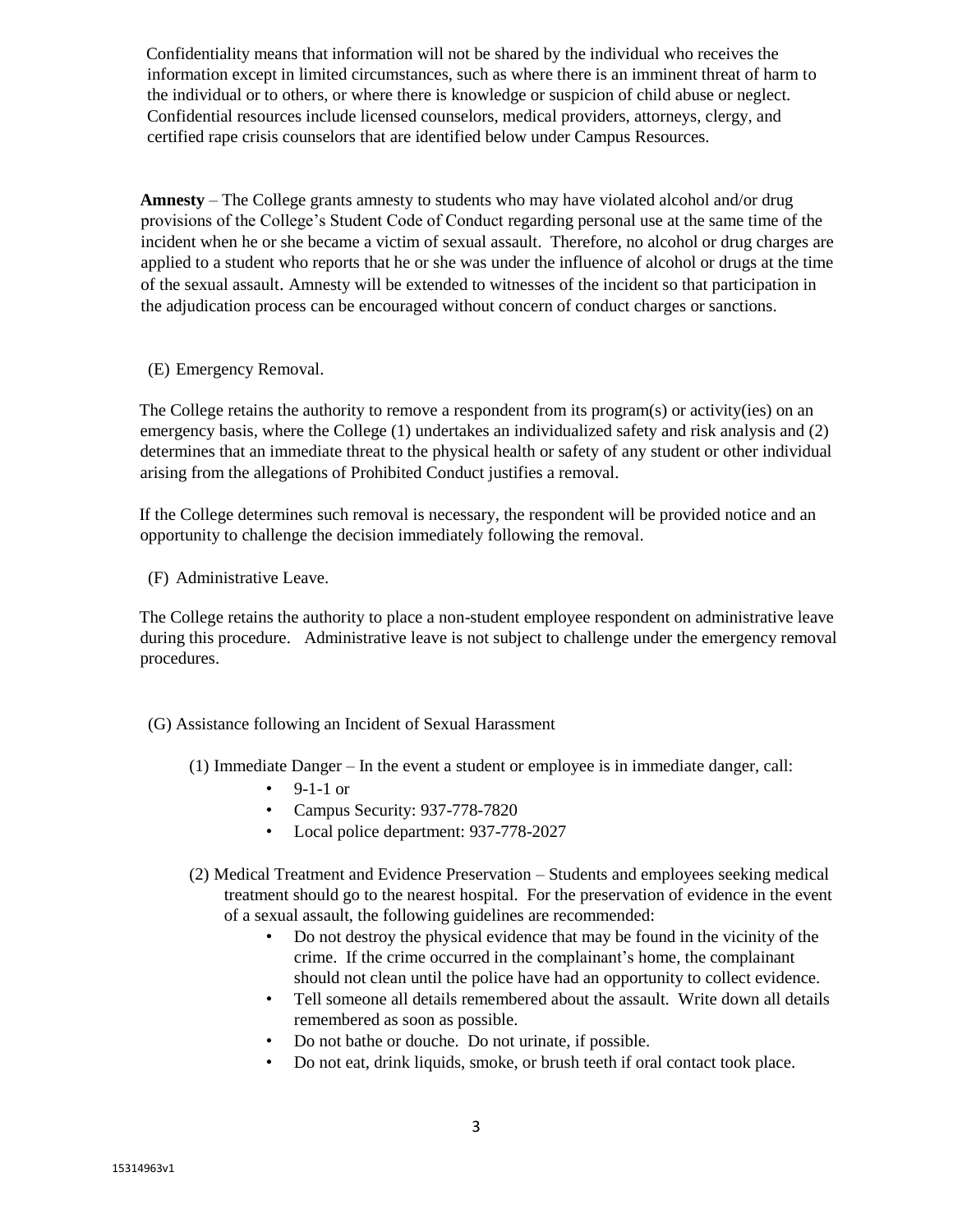- Keep clothes worn during the offense. If clothes are changed, place clothes in a paper bag (evidence deteriorates in plastic).
- Get prompt medical attention at a local hospital.

## (3) Campus Resource:

The College does not offer on-campus counseling services to its students. Those students needing counseling can contact Ashley Homan in the Advising Office at 937-778-7995. Additional counseling services are available through the Miami, Shelby, or Darke County Crime Victim Services. Students may also contact the Coordinator of Health and Wellness Services:

> Darlene Francis Room 060, North Hall 937-778-7840 dfrancis@edisonohio.edu

The Coordinator of Health and Wellness Services provides:

- *Confidential* student and employee consultation and education.
- Referrals to community agencies for support and guidance depending on the student/employee's desire for additional help.
- (4) Employee Assistance Program (EAP) services available to all employees:

Impact Solutions (EAP) 1-800-227-6007 <http://www.edisonohio.edu/Human-Resources/>

The EAP provides:

- Confidential online resources.
- Confidential online and in-person counseling sessions.
- Advice and counseling from nurses and other medical professionals.
- (5) Links to other resources:

Community Crisis Resources:

- <http://www.oaesv.org/resources/miami-county/>
- <http://www.oaesv.org/resources/darke-county/>
- <http://www.oaesv.org/resources/shelby-county/>

National Crisis Resources:

- [http://www.vawnet.org/applied](http://www.vawnet.org/applied-research-papers/summary.php?doc_id=3486&find_type=web_desc_AR)[researchpapers/summary.php?doc\\_id=3486&find\\_type=web\\_desc](http://www.vawnet.org/applied-research-papers/summary.php?doc_id=3486&find_type=web_desc_AR)  $AR \Box$  [http://www.bestcolleges.com/resources/preventing](http://www.bestcolleges.com/resources/preventing-sexual-assault/)[sexual-assault/](http://www.bestcolleges.com/resources/preventing-sexual-assault/)
- National Sexual Assault Hotline 1-800-656-HOPE (4763)
- National Domestic Violence Hotline 1-800-799-SAFE (7233)

4

(6) Legal Assistance – Legal Aid of Western Ohio, Inc. provides legal services to those recovering from domestic violence, sexual assault, and stalking. Legal Aid of Western Ohio, Inc. can be reached at 1-866-837-8847.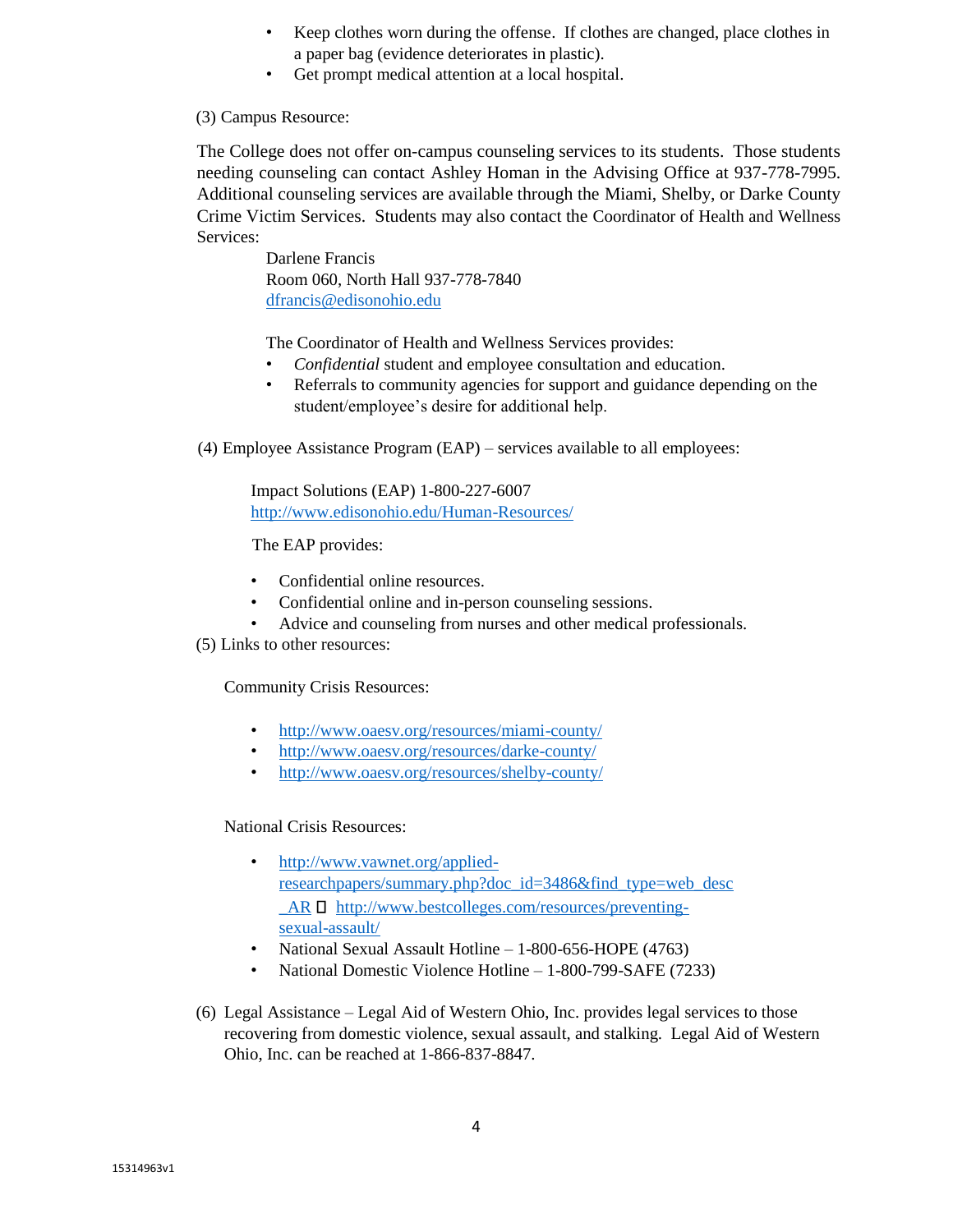- (7) Protection Orders 911 (emergency), Legal Aid of Western Ohio, Inc. 1-866-837-8847 and the Title IX Coordinator/Deputy Coordinator are all available to assist students or employees in obtaining a College no contact order, court issued restraining order or other lawful projection.
- (8) Additional Resources:

# *National*

- RAINN (Rape, Abuse and Incest National Network) <https://www.rainn.org/>
- National Sexual Violence Resource Center <http://www.nsvrc.org/>
- National Domestic Violence Hotline <http://www.thehotline.org/>
- Partnership Against Domestic Violence <http://padv.org/>
- Peer Advocates <http://www.loveisrespect.org/>
- Drugrehab.com<https://www.drugrehab.com/guides/domestic-abuse/>
- Drugrehab.com in Ohio<https://www.drugrehab.com/ohio>

## *Local*

- Ohio Alliance to End Sexual Violence <http://oaesv.org/>
- [Ohio](file:///C:/Users/jchambers2/AppData/Local/Microsoft/Windows/INetCache/Content.Outlook/1NS52AF9/Ohio) Hopes 937-498-7400
- Ohio Domestic Violence Network Greenville 937-548-4679
- Ohio Domestic Violence Network Sidney 937-498-7261
- Ohio Domestic Violence Network Troy 1-800-351-7347
- Ohio Domestic Violence Network Eaton 937-222-7233
	- (H) Definitions. In addition to the definitions contained in Policy 3358-3-03, the following terms are defined for purposes of this Policy regarding complaints of Prohibited Conduct:

**Actual Knowledge** means notice of Sexual Harassment or allegations of Sexual Harassment to a recipient's Title IX Coordinator or to any College official who has authority to institute corrective measures on behalf of the College. A list of these officials is as follows

:

**Dr. Doreen Larson, President Chris Spradlin, Provost Dr. Jessica Chambers, Dean of Student Affairs and Deputy Title IX Coordinator Nate Cole, Director of Athletics and Student Life Kara Myers, Director of Human Resources**

**Complainant** is an individual who is alleged to have experienced conduct that could constitute Prohibited Conduct under this procedure.

**Education Program or Activity** includes all of the College's operations, including locations, events, or circumstances over which the College exercises substantial control over both the respondent and the context in which the conduct occurs, and also includes any building owned or controlled by a student organization that is officially recognized by the College.

Force is the use of physical violence and/or imposing on someone physically to engage in sexual activity and/or the use of threats, intimidation and coercion to overcome resistance to sexual activity.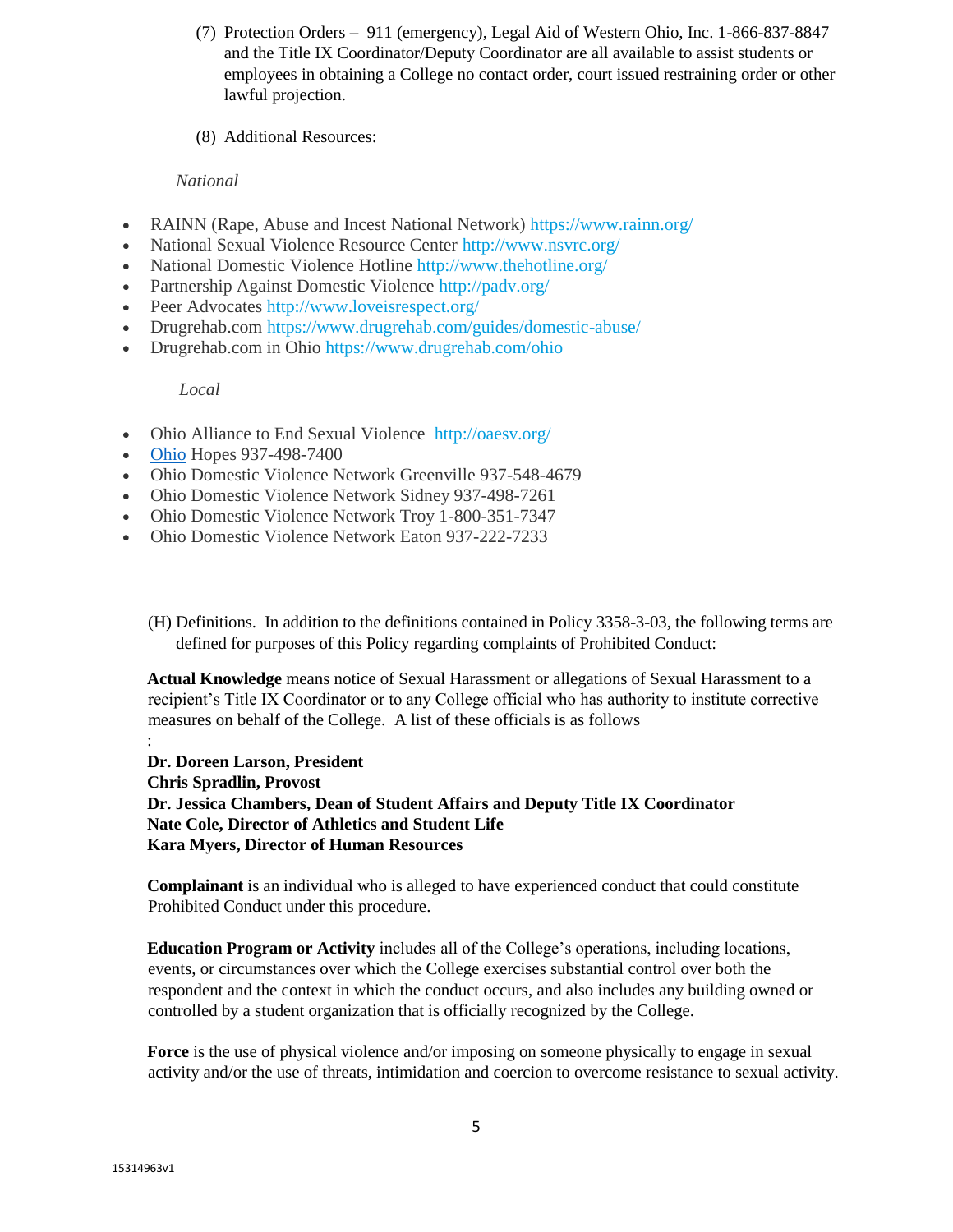**Preponderance of the Evidence** is the standard of evidence used to resolve disputed issue of fact and to make decisions as to whether Prohibited Conduct occurred. A preponderance of the evidence exists where the evidence establishes that the dispute fact is more likely than not to be true. A preponderance of the evidence also exists where the evidence establishes that the Prohibit Conduct is more likely than not to have been committed. In determining whether a preponderance of the evidence exist, the decision-maker relies on the quality and relative weight of the evidence rather than the quantity of evidence.

**Prohibited Conduct** is as defined in Policy 3358-3-03 to include the following:

- discrimination;
- harassment;
- sexual harassment ((a) an employee of the College conditioning the provision of an aid, benefit, or service of the College on an individual's participation in unwelcome sexual conduct; (b) unwelcome conduct determined by a reasonable person to be so severe, pervasive, and objectively offensive that it effectively denies a person equal access to the recipient's education program or activity; or (c) "sexual assault" as defined in 20 U.S.C.  $1092(f)(6)(A)(v)$ , "dating violence" as defined in 34 U.S.C.  $12291(a)(10)$ , "domestic violence" as defined in 34 U.S.C. 12291(a)(8), or "stalking" as defined in 34 U.S.C. 12291(a)(30)) (referred to herein as Sexual Harassment—Title IX);
- hostile environment harassment;
- inducing incapacitation for sexual purposes;
- sexual exploitation
- disparate treatment; and
- retaliation

Stalking or Domestic Violence that is not based on sex, but otherwise meets the definition above and other forms of sex-based conduct may be prohibited under other policies, codes of conduct, or handbooks applicable to students or employees.

**Relevant evidence and questions-** Relevant evidence and questions refer to any questions and evidence that tends to make an allegation of sexual harassment more or less likely to be true. Relevant evidence and questions do not include the following types of evidence and questions, which are deemed irrelevant at all stages of this procedure:

- (a) Evidence and questions about the complainant's sexual predisposition or prior sexual behavior unless:
	- (i.) They are offered to prove that someone other than the respondent committed the conduct alleged by the complainant, or
	- (ii.) They concern specific incidents of the complainant's prior sexual behavior with respect to the respondent and are offered to prove consent.
- (b) Any party's medical, psychological, and similar records unless the party has given voluntary, written consent.
- (c) Evidence and questions that constitute, or seek disclosure of, information protected under a legally-recognized privilege, unless the individual has waived that privilege.

Respondent is an individual who is alleged to have committed conduct that could constitute Prohibited Conduct under this procedure.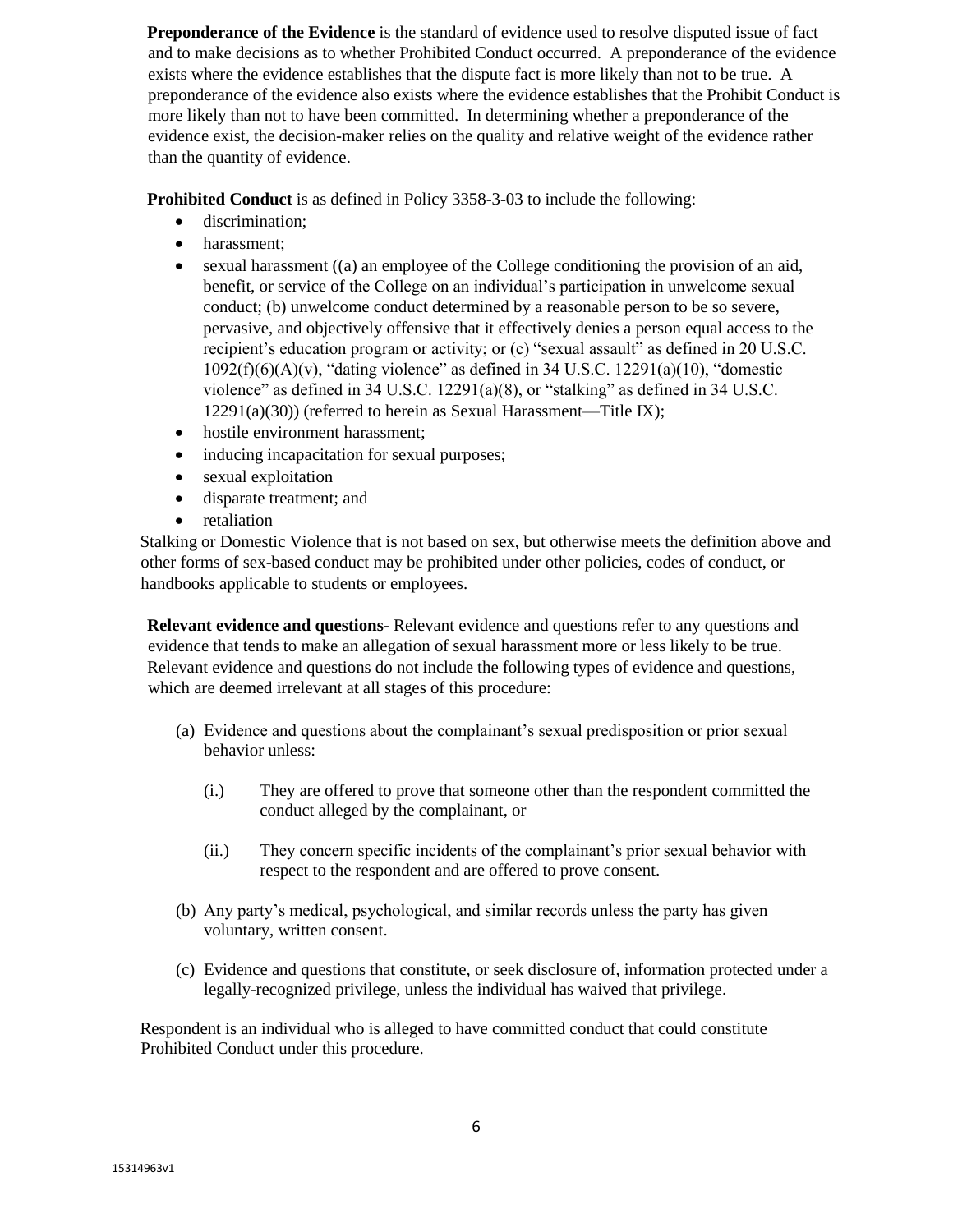- (I) Reporting Prohibited Conduct– Any person who believes they have been a victim of Prohibited Conduct is strongly encouraged to seek relief by reporting the complaint through any of the following reporting or alternative options. Third party witnesses are also strongly encouraged to utilize any of the following options.
	- a. Formal College Complaint– A document filed by the complainant or signed by the Title IX Coordinator against the respondent officially requests the College to initiate an investigation. At the time of the formal complaint, the complainant must be participating in or attempting to participate in an educational program or activity at the college. Actions reported through the College formal complaint process will be reviewed to identify violations of the College's Anti-discrimination and Harassment Policy 3358-3- 07 and this associated procedure as well as potential violations of other College policies and procedures (Student Code of Conduct, Employee Code of Conduct, Workplace Violence, etc.) The College will not delay its investigation pending the outcome of any criminal investigation. Students and employees may initiate a Formal College Complaint with or without pursuing criminal charges.

The Title IX Coordinator will promptly contact the complainant to discuss the availability of supportive measures and consider the complainant's wishes with regard to supportive measures.

#### **To initiate a formal College Complaint, report to:**

- Title IX Coordinator, Director of Human Resources Kara Myers Room 136, West Hall 937-778-7802 Kmyers1841@edisonohio.edu
- Deputy Title IX Coordinator,Dean of Student Affairs Dr. Jessica Chambers Suite 160, West Hall 937-778-7849 Jchambers2@edisonohio.edu

Such report may be made in person, by mail, by telephone, or by electronic mail, using the contact information listed for the Title IX Coordinator, or by any other means that results in the Title IX Coordinator receiving the person's verbal or written report. Such a report may be made at any time, including during non-business hours, by using the telephone number or electronic mail address, or by sending mail to the office address listed above.

(2) Criminal Complaint – Actions reported in a criminal complaint process will be reviewed to identify violations of the Ohio Revised Code and follow the process of the applicable jurisdiction with regard to determination and investigation of criminal charges. Note: Reporting to law enforcement does not require that criminal charges be pursued.

#### **To initiate a Criminal Complaint:**

- (a) Call 911, or
- (b) Report to Campus Security: 937-778-7820

Note: If incident did not occur on College-controlled property or at College sponsored event, report to local law enforcement in addition to the Title IX Coordinator.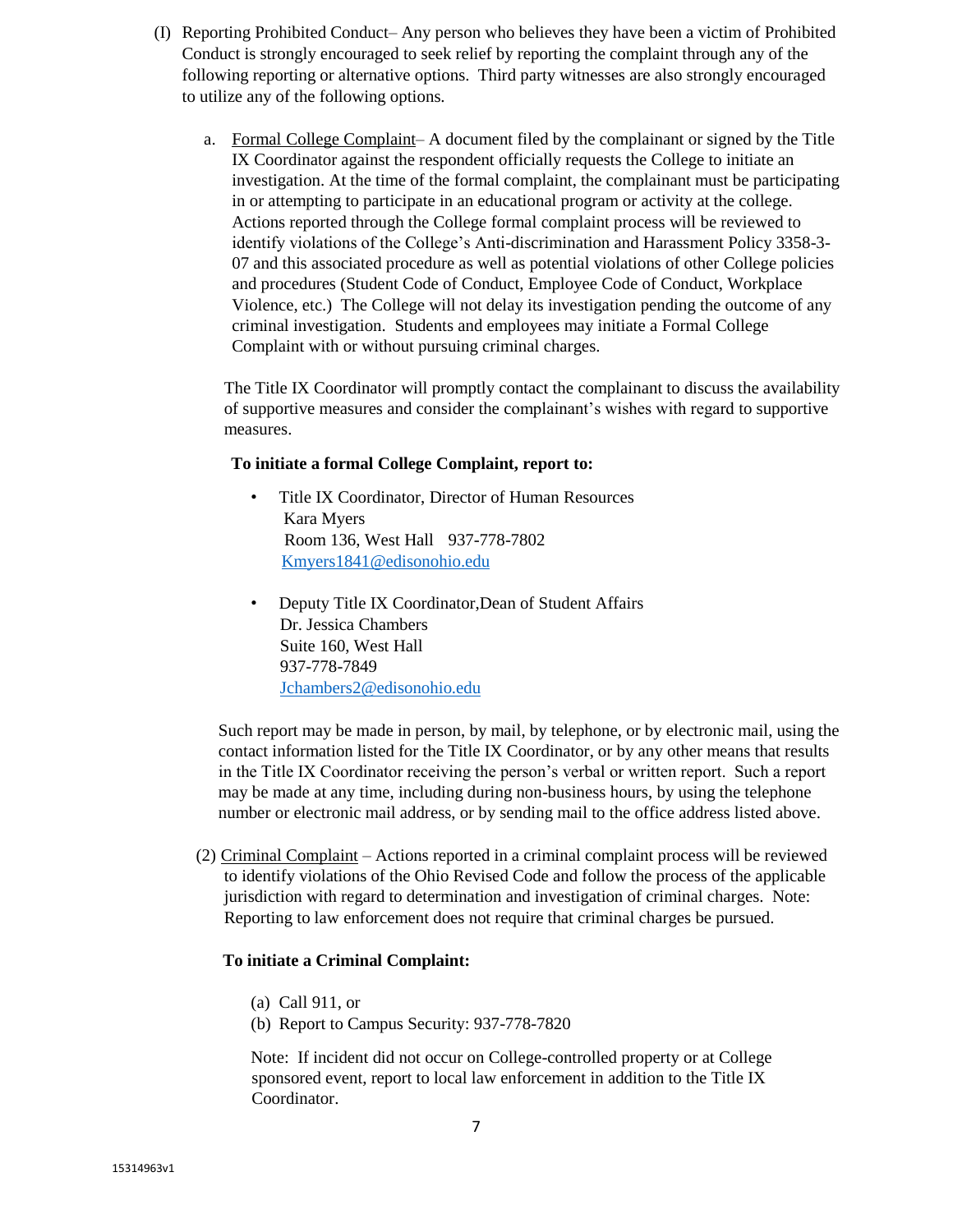- (3) Confidential alternatives to Criminal or College Complaint A confidential report will not result in a report to law enforcement or a College investigation. Information can be shared confidentially with:
	- (a) Coordinator of Health and Wellness Services Darlene Francis Room 060, North Hall 937-778-7840 dfrancis@edisonohio.edu
	- (b) Impact Solutions (EAP) 1-800-227-6007 <http://www.edisonohio.edu/Human-Resources/>
- (J) Instituting Supportive Measures:

"Supportive measures" are non-disciplinary, non-punitive individualized services offered as appropriate, as reasonably available, and without fee or charge to the complainant or the respondent before or after the filing of a formal complaint or where no formal complaint has been filed. Such measures are designed to restore or preserve equal access to the College's education program or activity without unreasonably burdening the other party, including measures designed to protect the safety of all parties or the College's educational environment, or deter sexual harassment. Supportive Measures include protective measures as that term is used in the Clery Act and its regulations.

Supportive measures must be offered to a complainant when the College has "actual knowledge" of allegations of sexual harassment.

Supportive measures, include, but are not limited to the following:

- a. Providing access to counseling services and assistance in setting up an initial appointment
- b. Issuing and enforcing No Contact Directives, which are usually mutual unless and until a finding of responsibility for a policy violation has been made
- c. Assisting with relocation of work space
- d. Providing an escort to ensure safe movement between classes and activities
- e. Making changes to behavior, movement on campus, access to buildings or spaces, and/or participation in campus activities
- f. Modifying academic and extracurricular activities, transportation, and dining arrangements
- g. Extending deadlines and assisting with other course-related adjustments
- h. Modifying work or class schedules
- i. Assisting with obtaining a leave of absence
- j. Providing alternative course completion options
- k. Providing academic support services
- l. Assisting in obtaining visa or immigration information
- m. Modifying transportation, parking, dining and working situations
- n. Imposing other protections or behavioral restrictions as necessary and appropriate

The College offers supportive measures to both complainants and respondents. Upon receipt of a report of an identifiable complainant, the Title IX Coordinator will promptly contact the complainant to discuss the availability of supportive measures, consider the complainant's wishes with respect to supportive measures, and inform the complainant of the availability of supportive measures with or without the filing of a formal complaint, and explain to the complainant the process for filing a formal complaint if one is desired.

Upon giving notice to a respondent of a report raising potential Prohibited Conduct violations against the respondent, the Title IX Coordinator will notify the respondent of the availability of counseling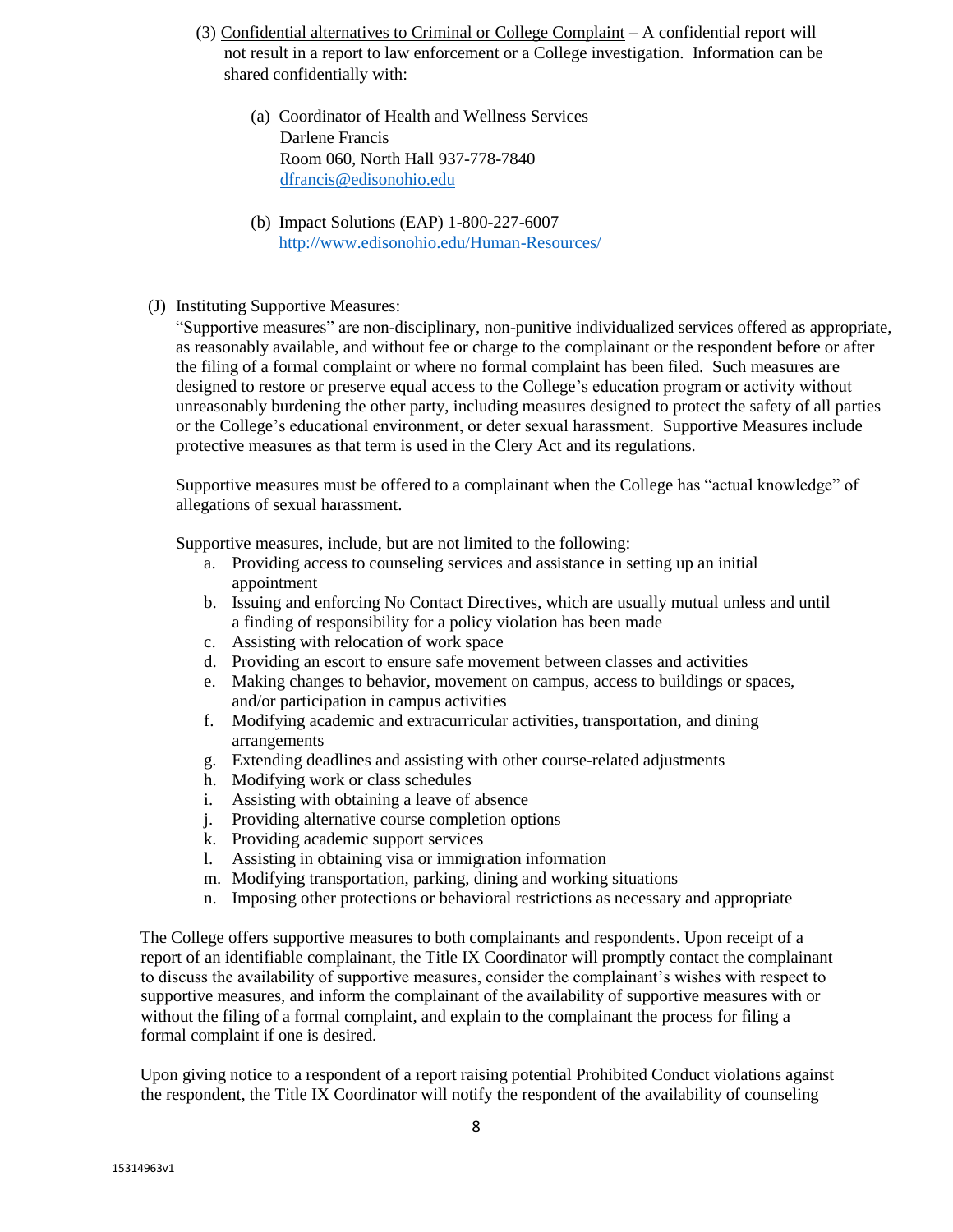and may notify the respondent of the availability of other supportive measures, as the Title IX Coordinator deems appropriate.

Throughout any grievance process, the Title IX Coordinator will continually reassess and discuss appropriate supportive measures with the parties as the Coordinator deems appropriate. If the Title IX Coordinator does not offer supportive measures to the complainant, the Title IX Coordinator must document the reasons why such a response was not clearly unreasonable in light of the known circumstances.

The College will treat complainants and respondents equitably in the provision of supportive measures, and shall follow its Formal Complaint process prior to the imposition of any disciplinary sanctions or other actions that are not supportive measures against a respondent.

The College will maintain as confidential any supportive measures provided to the complainant or respondent, to the extent that maintaining such confidentiality would not impair the ability of the University to provide the supportive measures. The Title IX Coordinator is responsible for coordinating the effective implementation of supportive measures.

(K) Assessment/Investigation:

- a. The Title IX Coordinator or designee(s) or Deputy Title IX Coordinator is responsible for the prompt and impartial investigation of allegations of Prohibited Conduct. The Title IX Coordinator identifies and addresses any patterns or systemic problems that arise during the review of such complaints.
- b. The College will provide to a party written notice of the date, time, location, participants, and purpose of all hearings, investigative interviews, or other meetings, with sufficient time for the party to prepare to participate who will be identified and offered the opportunity for an interview.
- c. The burden of proof and the burden of gathering evidence sufficient to reach a determination regarding responsibility rests on the College, not on the parties.
- d. The following steps will be taken in an investigation:
	- (a) Notice will be provided to the complainant and respondent that an investigation is in progress. This will include: notice of the grievance process; notice of the allegations of Prohibited Conduct, including identities of the parties involved in the incident, if known, the conduct allegedly constituting Prohibited Conduct, and the date and location of the alleged incident, if known.

The notice will include a statement that the respondent is presumed not responsible for the alleged conduct and that a determination regarding responsibility is made at the conclusion of the grievance process. The notice will inform the parties that they may have an advisor of their choice, who may be, but is not required to be, an attorney, and may inspect and review evidence. The notice will also inform the parties of any provision in the College's Student Code of Conduct that prohibits knowingly making false statements or knowingly submitting false information during the grievance process. If, in the course of an investigation, the College decides to investigate allegations about the complainant or respondent that are not included in the initial notice, the College will provide notice of the additional allegations to the parties whose identities are known.

(b) Relevant witnesses, including the complainant, respondent, and all first-hand, fact and expert witnesses will be identified and separately interviewed. The parties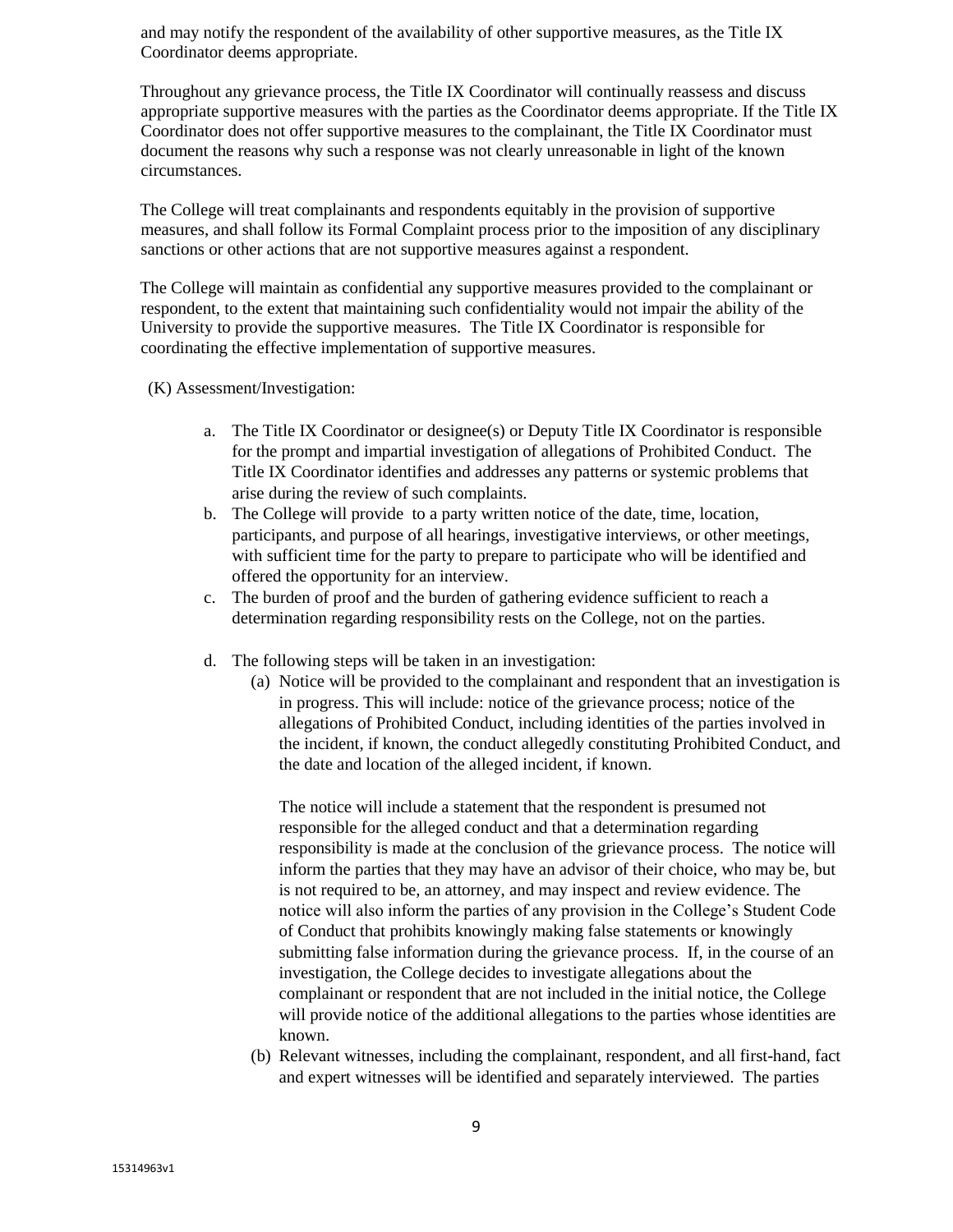(complainant or respondent) will have the opportunity to provide names of witnesses.

- (c) Parties will be permitted to present relevant inculpatory and exculpatory evidence to the Investigator. It is the expectation of the Investigator that parties are truthful or forthright with providing information and will not withhold or omit information. The College cannot access, consider, disclose, or otherwise use a party's medical records unless the College obtains the party's written consent
- (d) Confidentiality concerns and the College's prohibition on retaliation will be discussed with the complainant, respondent, and all witnesses.
- (e) The College will not restrict the ability of either party to discuss the allegations under investigation or to gather and present relevant evidence.
- (f) The complainant, the respondent, and all witnesses will be asked to put their statements in writing.
- e. Prior to completion of the investigative report, the College will send to each party and the party's advisor, if any, the evidence subject to inspection and review, including evidence upon which the College does not intend to rely in reaching a determination regarding responsibility, in an electronic format or a hard copy, and the parties will have 10 calendar days to submit a written response, which the investigator will consider prior to completion of the investigative report. The investigator will create an investigative report that fairly summarizes relevant evidence and, at least 10 days prior to a hearing or other time of determination regarding responsibility, send to each party and the party's advisor, if any, the investigative report in an electronic format or a hard copy, for their review and written response.
- f. In preparing the investigative report, the investigator will consider whether the conduct alleged, if demonstrated by a preponderance of the evidence, would constitute Sexual Harassment – Title IX as defined by Policy 3358-3-03 and these procedures in light of the evidence gathered during the investigation, and make a recommendation to the Title IX Coordinator regarding the same. If Sexual Harassment – Title IX is properly alleged, the investigators will further determine whether those allegations meet all three of the following jurisdictional requirements such that it is eligible for a hearing:
	- i. The Formal Complaint was filed with the complainant was participating in or attempting to participate in the education program or activity of the College;
	- ii. The reported Sexual Harassment Title IX occurred against a person in the United States; and
	- iii. The reported Sexual Harassment Title IX occurred in the College's education program or activity.
- g. All evidence subject to inspection and review will be available at any hearing to give each party equal opportunity to refer to such evidence during the hearing, including for purposes of cross-examination.
- (4) Upon a complaint being filed, the College will work to complete its investigation in a timely matter, within a reasonable timeframe. A reasonable amount of time will be determined on a case-by-case basis, depending on factors such as the number of parties to be interviewed and their immediate availability to meet. In the event that the investigation is to exceed sixty (60) days, the Investigator will contact the parties to inform them of the delay. The process may be extended for good cause, including but not limited to the unavoidable absence of a party, a party's advisor, or a witness; the complexity and scope of the allegations; the number of witnesses involved; concurrent law enforcement activity; intervening College breaks or vacations; or the need for language assistance or accommodation of disabilities. In the event that an extension is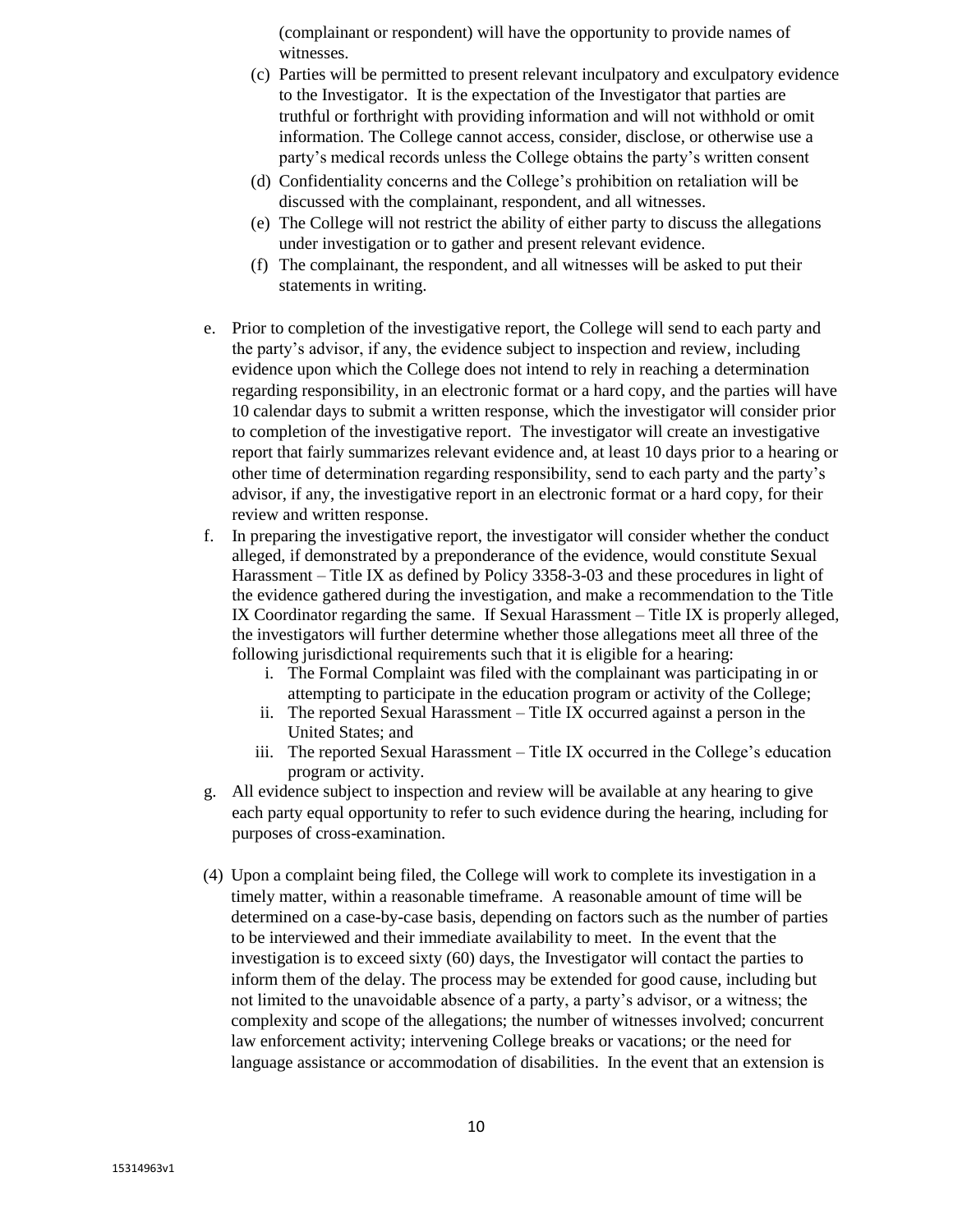granted by a Title IX Coordinator, both parties will be notified in writing of the reason(s) for the delay and the expected adjustment in timeframes.

Parties may request the extension of deadlines within this process for good cause provided that the requestor provides reasonable notice and the delay does not overly inconvenience other parties. The Title IX Coordinator or designee shall have sole discretion to such extensions, which if granted shall be provided to both parties to the extent applicable.

- h. For the purposes of review, evidence provided (i.e. copies of e-mails, social media printouts, audio recordings, video recordings, etc., if supplied) will remain with the working notes in the Office of Human Resources. The documents will be in a secure location and will be maintained as required by the Records Retention Procedures for at least 7 years.
- i. The Investigator(s) is a neutral party who examines the facts as presented as a part of the investigatory process. The Title IX Coordinator, Investigator, Hearing Committee, or Appeals Committee must not have a conflict of interest or bias for or against complainants or respondents generally or an individual complainant or respondent. All parties and witnesses are obligated to timely provide the Investigator(s) with all of the information and documentation available, to help the College in conducting the investigations. Failure to comply honestly when providing information or to omit information will be addressed through appropriate discipline. Charging an individual with a code of conduct violation for making a materially false statement in bad faith in the course of a grievance proceeding does not constitute a prohibited retaliation, however, a determination regarding responsibility alone is not sufficient to conclude that any party made a materially false statement in bad faith.
- j. A party's advisor is permitted to attend any meeting or proceeding relating to the Formal Complaint. However, the advisor is not permitted to speak on behalf of the party during the investigation stage. If an advisor refuses to comply with this restriction, the College may require the party to use a different advisor.
- (L) Final Determination of Hearing Eligibility.

The investigative report will include an assessment as to whether the reported conduct is eligible for a hearing. The Title IX Coordinator will review the assessment and determine whether the Title IX Coordinator concurs with the assessment of the investigator and whether a hearing will be held.

If the Title IX Coordinator determines that none of the conduct, if proven, meets the requirements for a hearing, the Title IX Coordinator shall notify the parties that the case is subject to mandatory dismissal from the hearing process found in this procedure and the case shall proceed to a Non-Hearing Resolution.

If the Title IX Coordinator determines that the case is eligible for a hearing, the case shall proceed to a Hearing pursuant to Section O.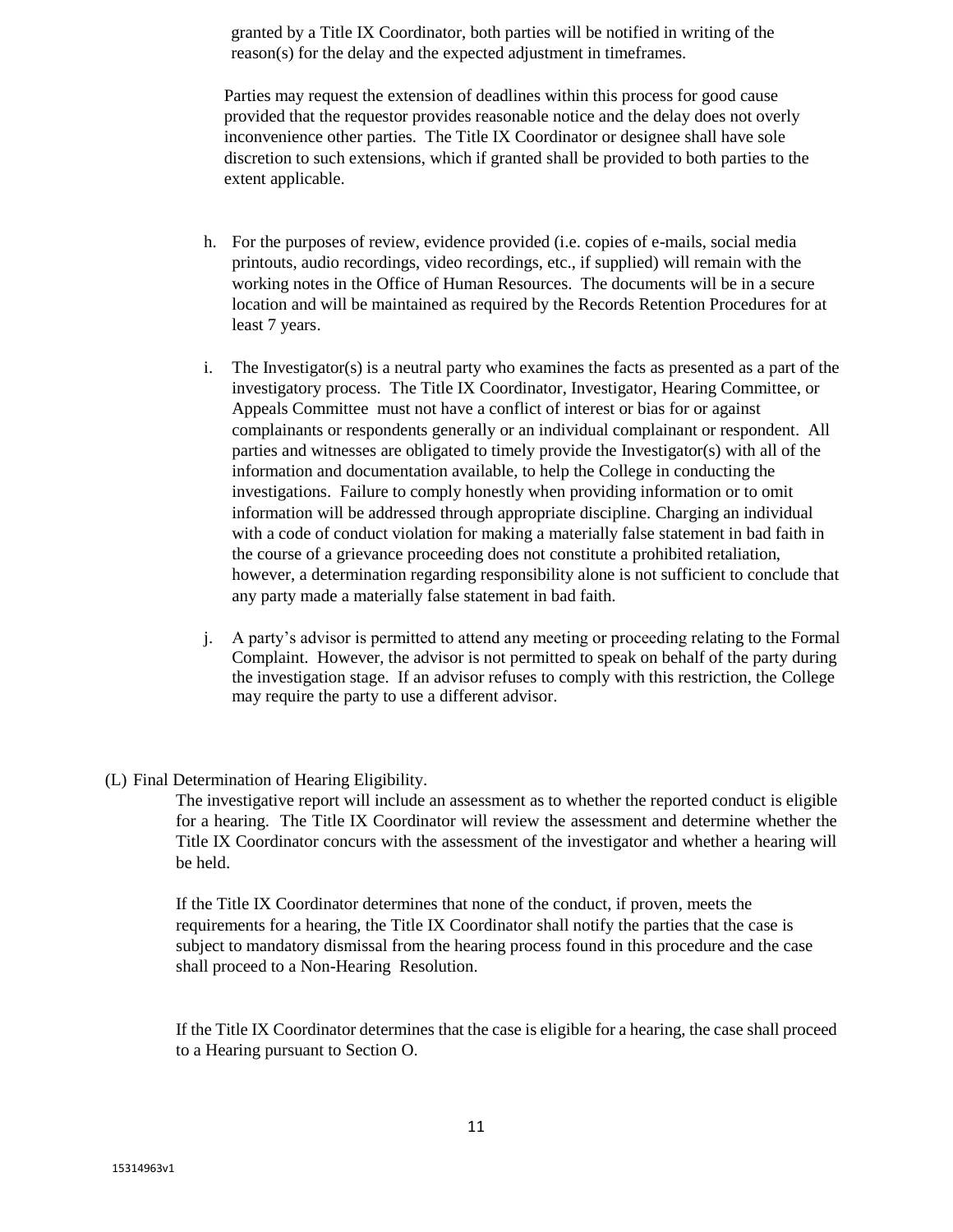The Title IX Coordinator's decision regarding hearing eligibility may be appealed to the Provost within one business day of receipt of the decision. The Provost's decision is final.

- (M) Dismissal: A formal complaint must be dismissed from the formal hearing process if:
	- a. The conduct does not meet the definition of sexual harassment –Title IX (even if proved)
	- b. The conduct did not occur in the College's educational program or activity
	- c. The conduct did not occur against a person in the U.S.

If the complaint is dismissed, such dismissal does not preclude the College from taking action under another provision of the student code of conduct, or other applicable College policy or procedure. The complaint can also be dismissed at the Title IX Coordinator's discretion, taking into account all relevant circumstances, if at any time during the investigation or hearing, the complainant notifies the Title IX Coordinator, in writing, that the complainant would like to withdraw the formal complaint or any allegations therein; if the respondent is no longer enrolled or employed by the College, or specific circumstances prevent the College from gathering evidence sufficient to reach a determination as to the formal complaint or allegations therein.

#### (N) Non-hearing Resolution

Cases that do not proceed to hearing will be resolved through the Non-Hearing Resolution process. Such process is typically completed within thirty (30) calendar days of referral for decision, except where extensions are appropriate for good cause as determined by the Title IX Coordinator with written notice to both parties of the reason for the extension.

Upon conclusion of the investigation, where it is determined that there are no allegations of prohibited conduct under Sexual Harassment-Title IX, the investigator will be the decision maker. The investigator will review the responses to the investigative report and revise it as appropriate. The investigator will then analyze the evidence, including inculpatory and exculpatory evidence, using the concepts of credibility and relevance as described herein, and issue a written decision as to whether any policy violations have occurred by using a preponderance of the evidence standard.

(O) Grievance Hearing Process for Formal Complaints of Sexual Harassment—Title IX:

(1) There are six types of Prohibited Conduct that qualify as Sexual Harassment—Title IX: (1) *quid pro quo* sexual harassment, (2) unwelcome conduct sexual harassment, (3) sexual assault, (4) dating violence, (5) domestic violence on the basis of sex, and (6) stalking on the basis of sex. Each of these are defined in Policy 3358-3-03, and are subject to the following grievance hearing procedures.

The Decision-Maker/Hearing Committee shall not consist of the either the Title IX Coordinator or the Investigator. The Hearing Committee shall consist of three decision makers. The Title IX Coordinator has discretion to appoint a single decision-maker or a committee depending on the particular case.

(2) At least five business days prior to the hearing, a pre-hearing conference will be held with each party, the party's advisor, the Title IX Coordinator, and the Hearing Committee representative. At the pre-hearing conference, the party and advisor must disclose the witnesses that will be requested and the evidence that will be submitted for consideration. Evidence and witnesses may only be considered at hearing if they were submitted to the investigator, unless they were previously unknown or unavailable to the party during the investigation. The Hearing Committee representative will address any requests for new evidence and new witnesses at the pre-hearing conference. The Hearing committee representative will also discuss guidelines for appropriate behavior and decorum during the hearing. The party and advisor are encouraged to ask questions.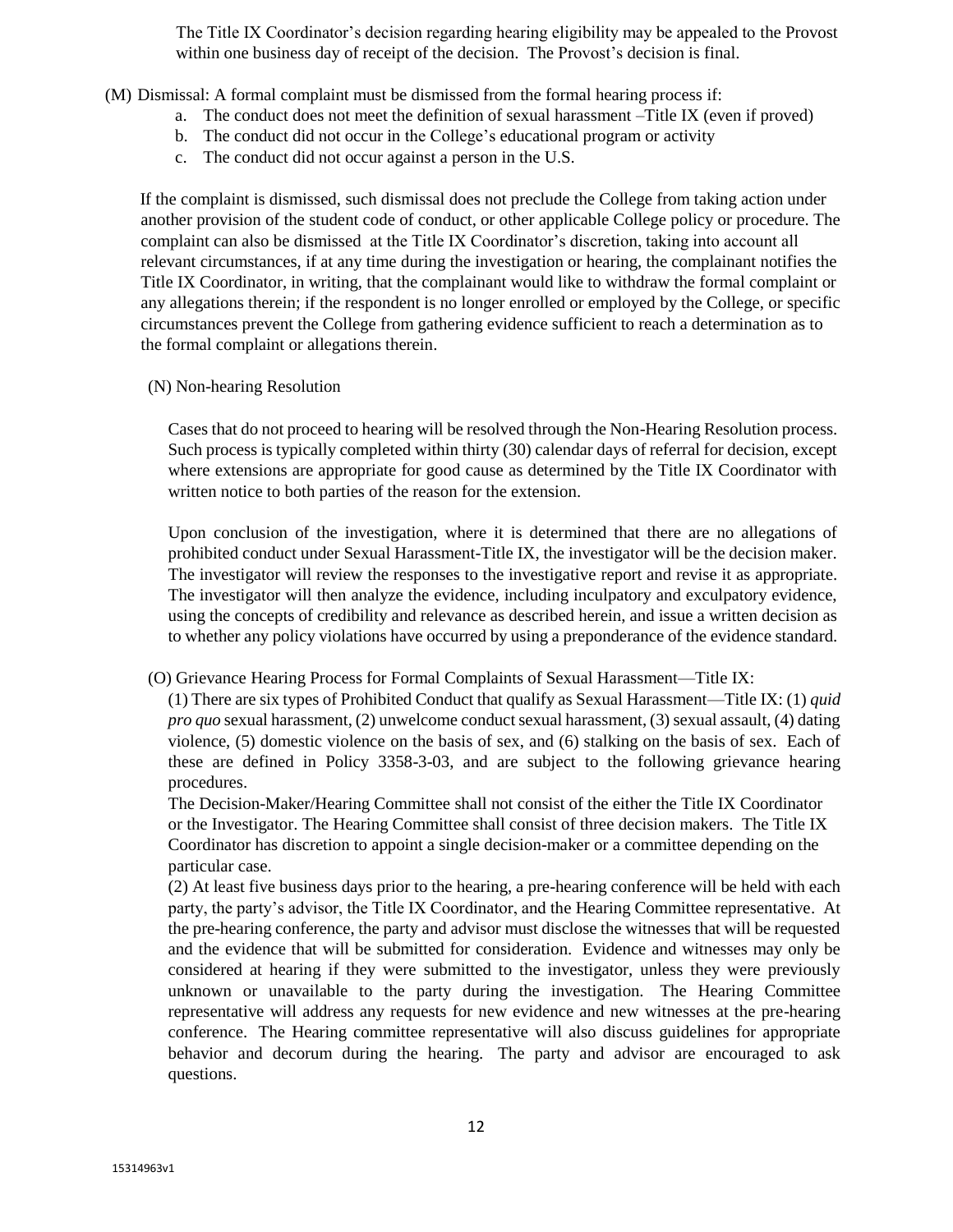(3) The College's grievance process will provide for a live hearing, during which: The Hearing Committee will permit each party's advisor to ask the other party and any witnesses all relevant questions and follow-up questions, including those challenging credibility.

(4) Such cross-examination at the live hearing will be conducted directly, orally, and

in real time by the party's advisor of choice and never by a party personally, notwithstanding the discretion of the College to otherwise restrict the extent to which advisors may participate in the proceedings. All questioning at the live hearing must be relevant, respectful, and non-abusive. No party will be "yelled" at or asked questions in an abusive or intimidating manner. If a party's advisor refuses to comply with restrictions set by the College, the College may remove that advisor from the hearing process and require that the party use a different Advisor.

(5) At the request of either party, the College will provide for the live hearing to occur with the parties located in separate rooms with technology enabling the Hearing Committee and parties to simultaneously see and hear the party or the witness answering questions.

(6) Only relevant cross-examination and other questions may be asked of a party or witness. Before a complainant, respondent, or witness answers a cross-examination or other question, the Hearing Committee will first determine whether the question is relevant and explain any decision to exclude a question as not relevant.

(7) If a party does not have an advisor present at the live hearing, the College will provide without fee or charge to that party, an advisor of the College's choice, to conduct cross-examination on behalf of that party.

(8) If a party or witness does not submit to cross-examination at the live hearing, the Hearing Committee cannot rely on any statement of that party or witness in reaching a determination regarding responsibility; provided, however, that the Hearing Committee cannot draw an inference about the determination regarding responsibility based solely on a party's or witness's absence

from the live hearing or refusal to answer cross-examination or other questions. Further, a respondent's alleged verbal conduct, that itself constitutes the sexual harassment at issue, is not considered the respondent's statement, and constitutes part or all of the underlying allegation of sexual harassment itself.

(9) The hearing may be conducted with all parties physically present in the same geographic location or, at the College's discretion, any or all parties, witnesses, and other participants may appear at the live hearing virtually, with technology enabling participants simultaneously to see and hear each other.

(10) The College will create an audio or audiovisual recording or transcript, of any live hearing and make it available to the parties for inspection and review.

(11) Relevant evidence is evidence that tends to make a fact that is important to the case either more probable or less probable. Relevant questions are those questions that are designed to elicit relevant evidence.

The following is considered irrelevant:

- a. Repetitive or duplicative questions or evidence;
- b. Information that is protected by a legally recognized privilege, such as attorneyclient privilege, unless the privilege is waived in writing by the person holding the privilege;
- c. Questions and evidence about the complainant's sexual predisposition or prior sexual behavior, unless: (i) such questions and evidence about the complainant's prior sexual behavior are offered to prove that someone other than the respondent committed the conduct alleged by the complainant; or (ii) the questions and evidence concern specific incidents of the complainant's prior sexual behavior with respect to the respondent and are offered to prove consent; or
- d. Any party's medical, psychological, and similar records, unless the party has given voluntary, written consent for their use in the process.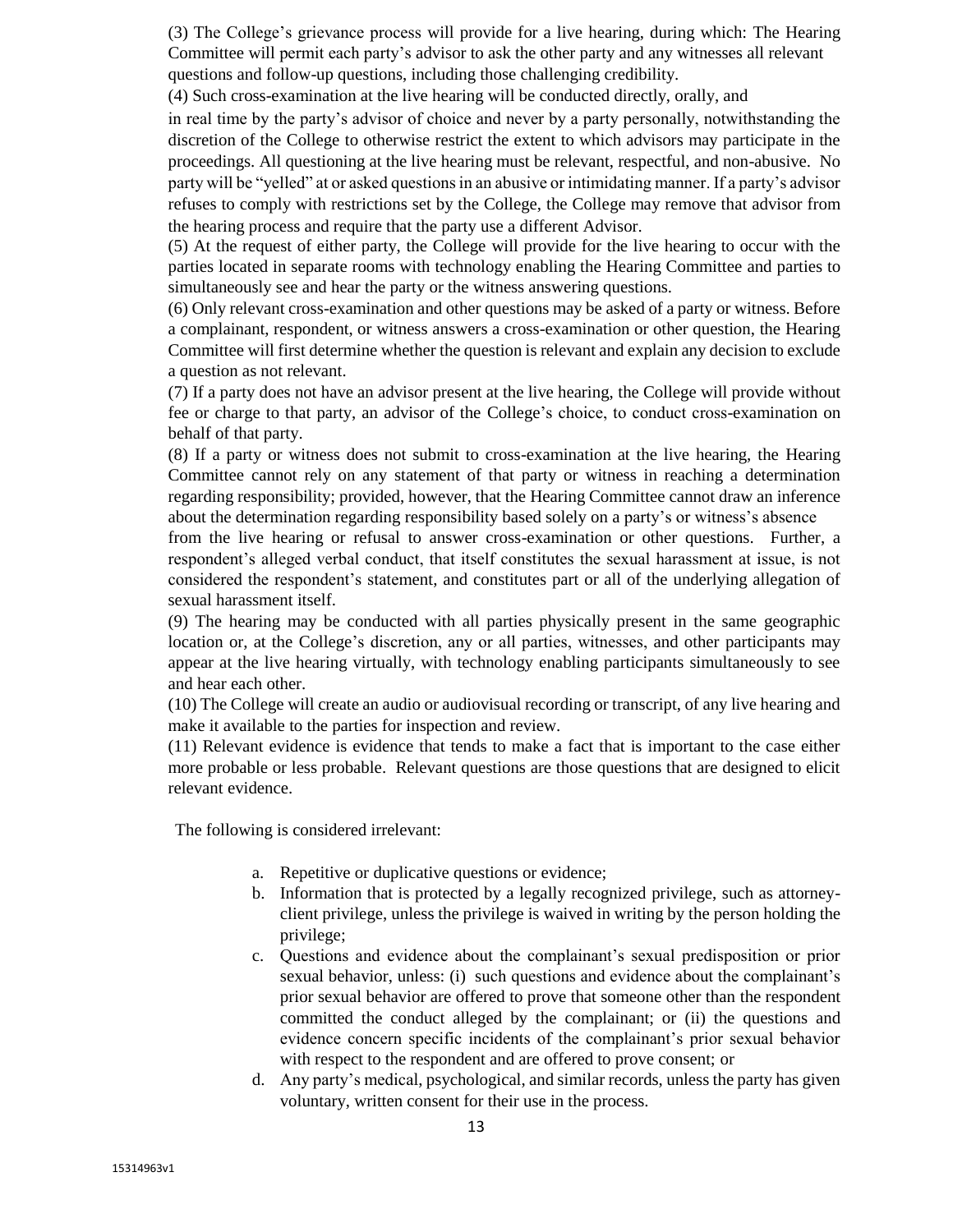The College will not exclude relevant evidence because such relevant evidence may be unduly prejudicial, concern prior bad acts (unless excluded above), or constitute character evidence. However, the Hearing Committee may objectively evaluate such evidence by analyzing whether that evidence warrants a high or low level of weight or credibility.

(12) The Hearing Committee will evaluate all admissible, relevant evidence for weight or credibility. The degree to which any inaccuracy, inconsistency, or implausibility in a narrative provided by a party or witness should affect a determination regarding responsibility is a matter to be decided by the Hearing Committee, after reviewing the case file and after having the opportunity to ask questions of parties and witnesses, and to observe how parties and witnesses answer the questions posed by the other party at the hearing. Corroborating evidence is not required.

Credibility determinations are not based solely on observing demeanor, but also are based on other factors such as the level of specific details and consistency of each person's account, whether corroborative evidence is lacking where it should logically exist, and the inherent plausibility of the statement. Credibility determinations will not be based on an individual's status as a complainant, respondent, or witness.

A party's answers to questions can and should be evaluated by decision-makers in context, including taking into account that a party may experience stress while trying to answer questions.

- (P) Determination regarding responsibility The Hearing Committee will issue a written determination regarding responsibility, based on the preponderance of the evidence. The written determination will include:
	- Identification of the allegations potentially constituting sexual harassment as defined in the College's Anti-discrimination and Harassment Policy 3358-3-07 and this procedure;
	- A description of the procedural steps taken from the receipt of the formal complaint through the determination, including any notifications to the parties, interviews with parties and witnesses, site visits, methods used to gather other evidence, and hearings held;
	- Findings of fact supporting the determination
	- Conclusions regarding the application of the College's policies to the facts;
	- A statement of, and rationale for, the result as to each allegation, including a determination regarding responsibility, any disciplinary sanctions the College imposes on the respondent, and whether remedies designed to restore or preserve equal access to the College's education program or activity will be provided by the College to the complainant; and
	- The College's procedures and permissible bases for the complainant and respondent to appeal.

(Q) Notification:

The College must provide the written determination to the parties simultaneously.

Notification of a determination can be expected within sixty (60) calendar days of the report.

The determination regarding responsibility becomes final either on the date that the College provides the parties with the written determination of the result of the appeal,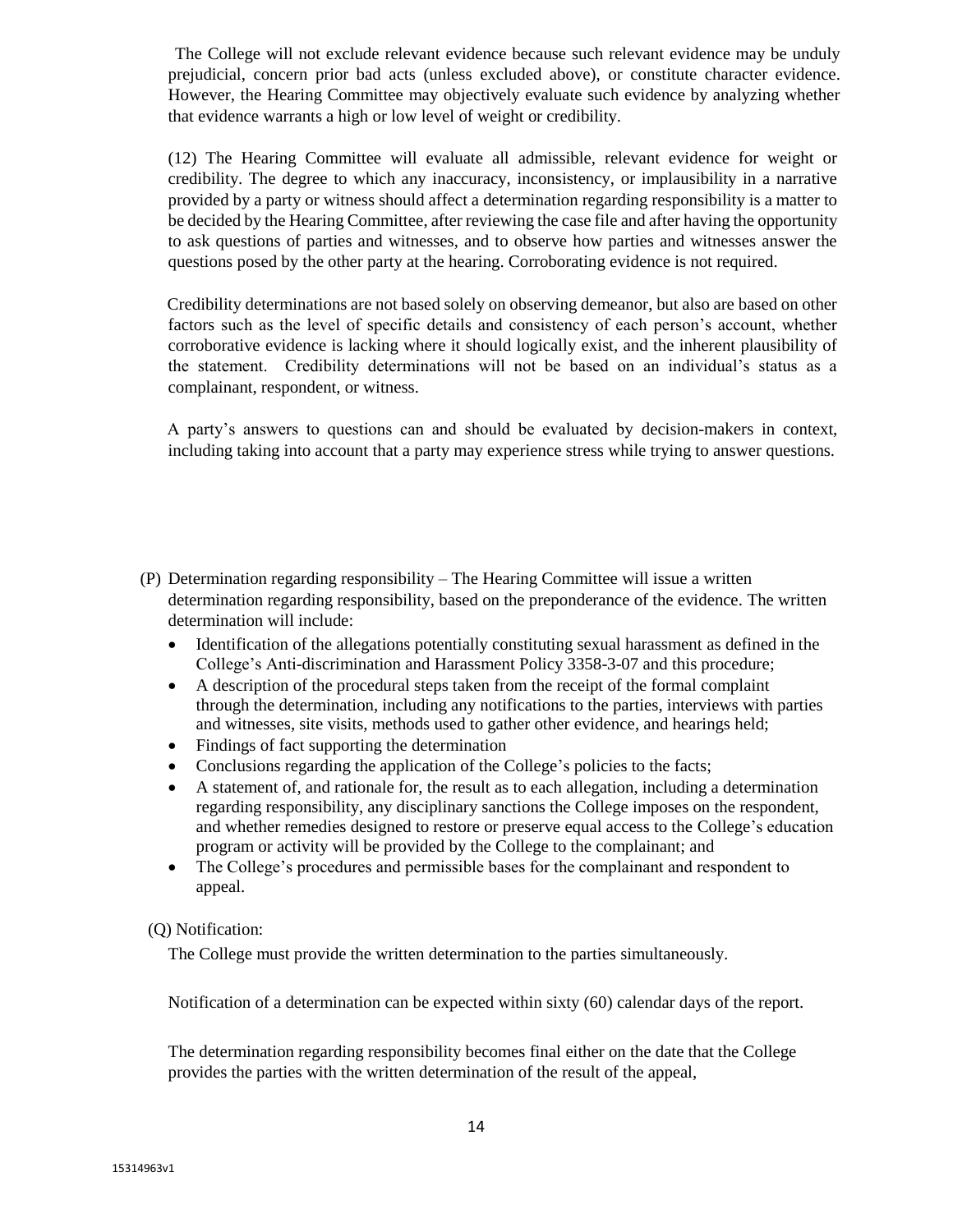if an appeal is filed, or if an appeal is not filed, the date on which an appeal would no longer be considered timely.

## (R) Sanctions:

The College recognizes that not every case of Prohibited Conduct is alike in severity. Therefore, the College reserves the right to consider a range of reasonable sanctions. This range includes a formal warning, receiving a reprimand in the course of employment, mandatory training, mandatory counseling, loss of privilege, disciplinary probation, removal from a course, restitution, facility suspension/expulsion, ban from College property, revocation of admission, revocation of degree, suspension, expulsion, and/or termination of employment.

A respondent's prior disciplinary record will be taken into consideration in assigning sanctions. More than one sanction may be imposed for any single violation. Any sanction imposed will be in effect at all campuses, on all College-owned or –controlled property, and at all events or functions sponsored by or under the supervision of the College, unless otherwise provided in the written decision.

#### (S) Remedies

Where a determination of responsibility for Prohibited Conduct is made, the College will provide remedies to a complainant designed to restore or preserve equal access to the University's education program or activity. Such remedies may include the same individualized services provided as supportive measures; however, remedies need not be non-disciplinary or non-punitive and need not avoid burdening the respondent. The Title IX Coordinator is responsible for effective implementation of remedies.

Where the final determination has indicated that remedies will be provided, the complainant can then communicate separately with the Title IX Coordinator or their designee to discuss what remedies are appropriately designed to preserve or restore the complainant's equal access to education. Remedies for a complainant which do not affect the respondent must not be disclosed to the respondent.

The Title IX Coordinator is responsible for effective implementation of any remedies.

- (T) Rights of Parties:
	- a. Both the complainant and the respondent shall be afforded:
		- (a) The right to be provided with written notification as to the standard of evidence used during institutional conduct proceedings.
		- (b) The right to timely notification in writing, of the outcome of any administrative or student conduct board hearing decision and any finding(s) that may have been assigned.
		- (c) The right to be granted supportive measures as described above in Section J.
		- (d) The right to appeal the determination of responsibility of a hearing or conference.
	- b. The complainant and respondent of a violation of the College's Anti-discrimination and Harassment Policy 3358-3-07 and this associated procedure shall be afforded:
		- (a) The right to decide whether or not to notify local law enforcement authorities and/or to file a report with the Office of Student Conduct.
		- (b) The right to answer questions posed by the respondent outside of the physical presence of the respondent. Such questions and answers will have to be facilitated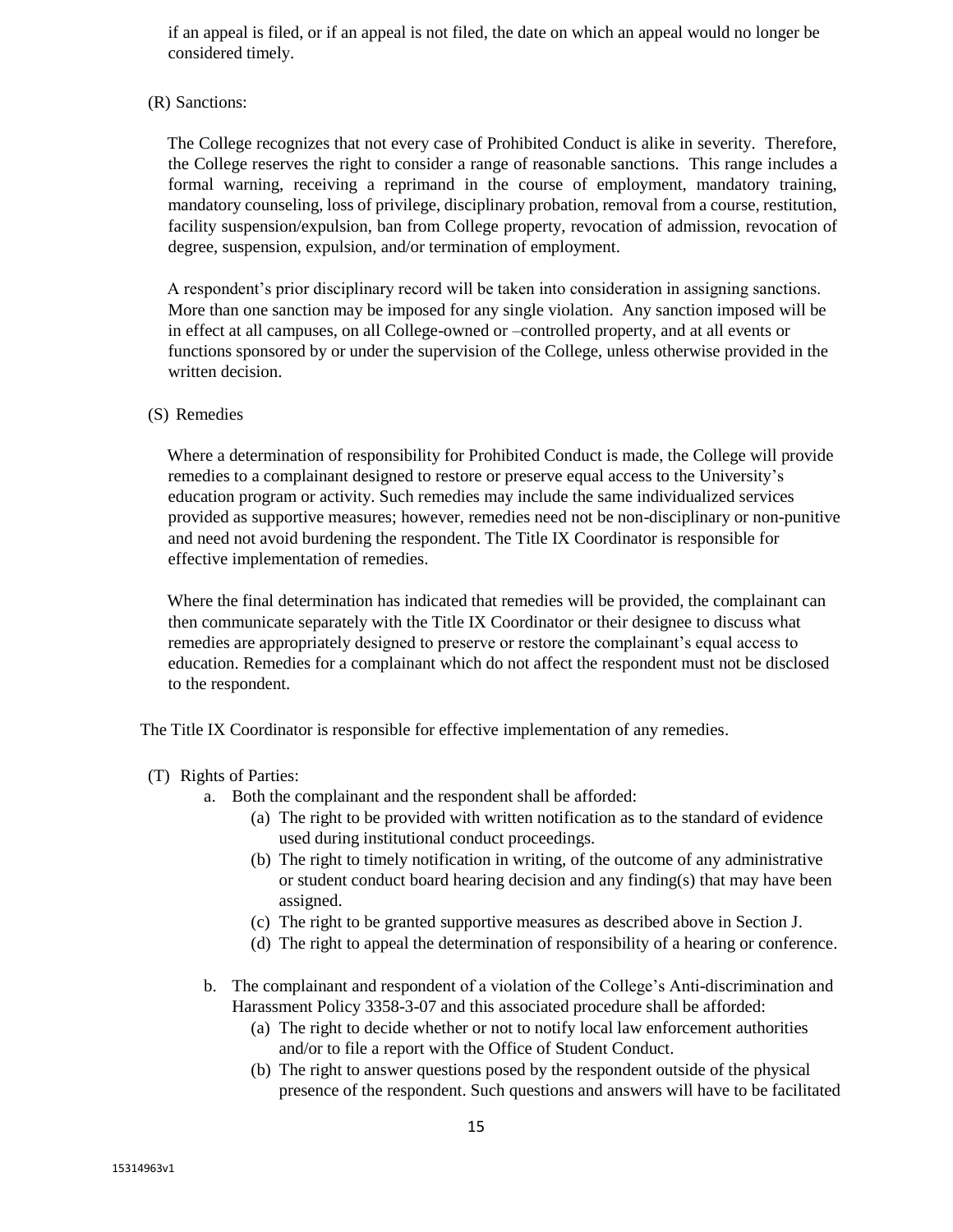by video so that the respondent can still hear/participate in the cross-examination, but they don't have to be in the same room

- (c) The right to remain present throughout the entire hearing (except during deliberations).
- (d) The right to be granted a reasonable change in academic arrangement or other steps necessary to prevent unnecessary or unwanted conduct.
- (e) The right to be provided with written notification as to:
	- Any available assistance for changing academic and working situations, if requested by either party.
	- The rights of both parties and the College's responsibilities regarding protection orders, no contact orders, restraining orders, or similar lawful orders.
	- Written notification concerning student counseling, health, mental health, victim advocacy, legal assistance, visa and immigration assistance, student financial aid and other services available for parties, both within the institution and the community.
	- How to report retaliation or harassment as a result of reporting violations of the College's Anti-discrimination and Harassment Policy 3358-3-07 and this associated procedure.
- (U) Appeal Procedures: The College offers both parties an appeal from a determination regarding responsibility and from the College's dismissal of a formal complaint or any allegations therein, on the following bases:
	- a) Procedural irregularity that affected the outcome of the matter;
	- b) New evidence that was not reasonably available at the time the determination regarding responsibility or dismissal was made, that could affect the outcome of the matter; and
	- c) The Title IX Coordinator, investigator(s) or decision maker(s) had a conflict of interest or bias for or against complainants or respondents generally or the individual complainant or respondent that affected the outcome of the matter

An appeal must be submitted in writing within seven calendar (7) days after the notification of determination is received. When an appeal is received, the Title IX Coordinator will:

- 1) Notify the other party in writing when an appeal is filed and implement appeal procedures equally for both parties;
- 2) Ensure that the Appeals Committee is not composed of any of the same members as the Hearing Committee, and does not include the investigator(s) or the Title IX Coordinator
- 3) Ensure that the Appeals Committee does not have a conflict of interest or bias for or against complainants or respondents generally or an individual complainant or respondent, and receives necessary training;
- 4) Give both parties a reasonable, equal opportunity to submit a written statement in support of, or challenging the outcome
- 5) Issue the written decision of the Appeals Committee which shall describe the result of the appeal and the rationale for the result and
- 6) Provide the written decision to both parties simultaneously
- (V) Informal Resolution.

The College's Informal Resolution process involves informal consultation to find an acceptable resolution for both parties without invoking the full investigation and adjudication process described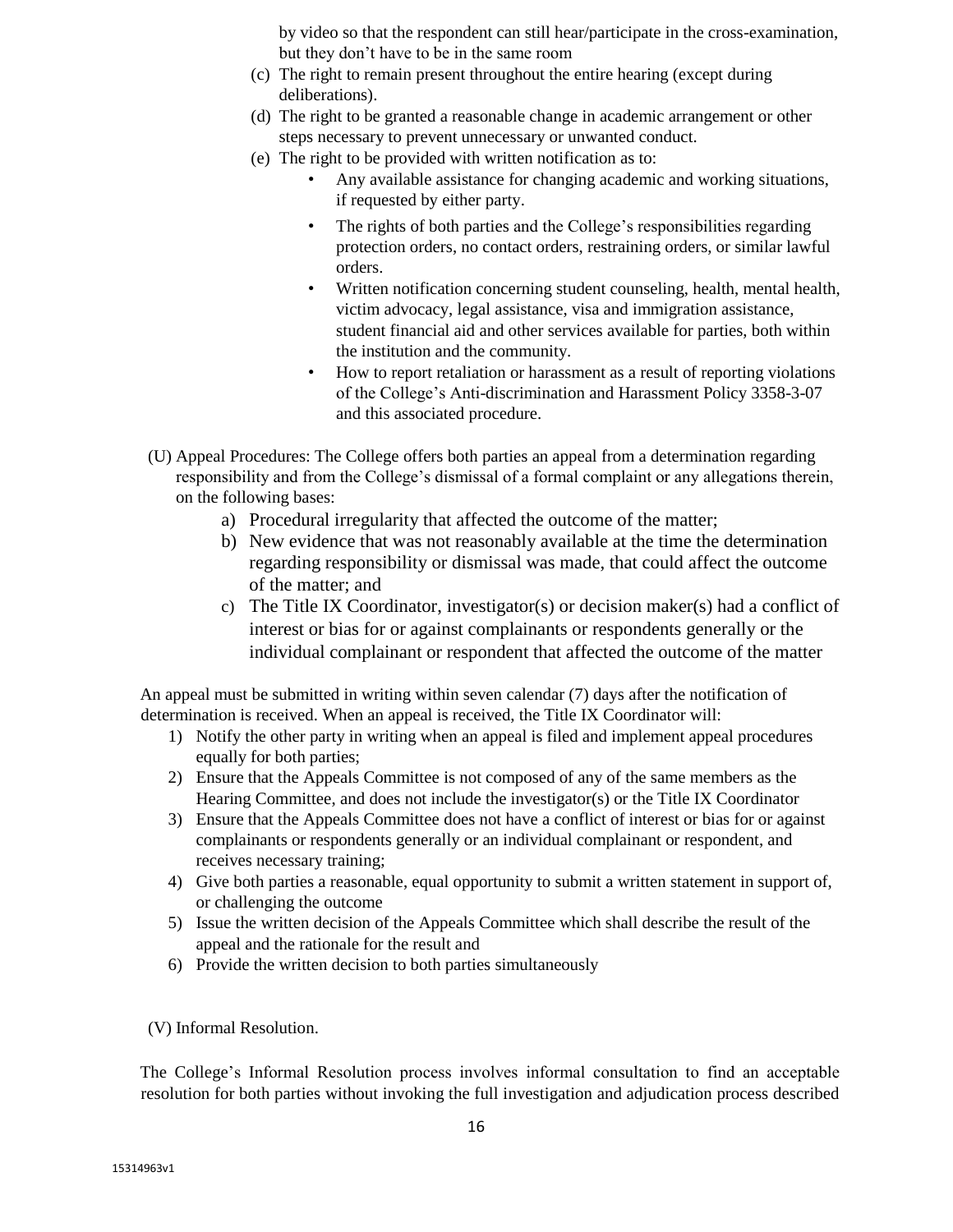herein. The informal process may include counseling the Complainant on ways to address the Respondent directly regarding their behavior if the Complainant is comfortable doing so, counseling of the Respondent by the Title IX Coordinator on changing their behavior, a facilitated discussion between the Complainant and Respondent, a mediated agreement between the Complainant and Respondent, or any other informal process that is appropriate under the circumstances.

The informal resolution process is voluntary. The College will not require that a complainant and/or respondent participate in informal resolution and waive the right to a full investigation and adjudication of formal complaints of Title IX Sexual Harassment in order to enroll or continue to be enrolled, or be employed or continue to be employed, or enjoy any other right granted by the College. The parties may choose to pursue a formal resolution and end the informal resolution process at any time prior to reaching a determination of responsibility.

The College is responsible for taking the following steps prior to facilitating an informal resolution:

- (1) Providing written notice to the parties of:
	- 1. the allegations,

2. the requirements of the informal resolution process including the circumstances under which it precludes the parties from resuming a formal complaint arising from the same allegations, provided, however, that at any time prior to agreeing to a resolution, any party has the right to withdraw from the informal resolution process and resume the grievance process with respect to the formal complaint, and

3. any consequences resulting from participating in the informal resolution process, including the records that will be maintained or could be shared;

(2) Obtaining the parties' voluntary, written consent to the informal resolution process.

The College will never offer or facilitate an informal resolution process to resolve allegations that an employee engaged in Title IX Sexual Harassment of a student.

The Complainant and Respondent are permitted to bring an advisor of their choosing to any discussions as part of the informal resolution process. An advisor may offer their assistance to the Complainant or Respondent, but may not speak for them during the process.

(W) Retaliation

Retaliation means inappropriate action taken against an individual who has sought relief under policy 3358-3-03 when such action is motivated in whole or in part by the fact that the individual sought such relief. Examples include academic or employment reprisal against an individual who files a complaint or third-party report, or otherwise participates in the investigative and/or disciplinary process. The prohibition against retaliation extends to any person who opposes prohibited conduct, as defined by this policy, or who testifies, assists, or participates in any manner in investigation, proceeding, or hearing relative to prohibited conduct as defined by this policy.

Intimidation, threats, coercion, or discrimination, including charges against an individual for code of conduct violations that do not involve sex discrimination or sexual harassment, but arise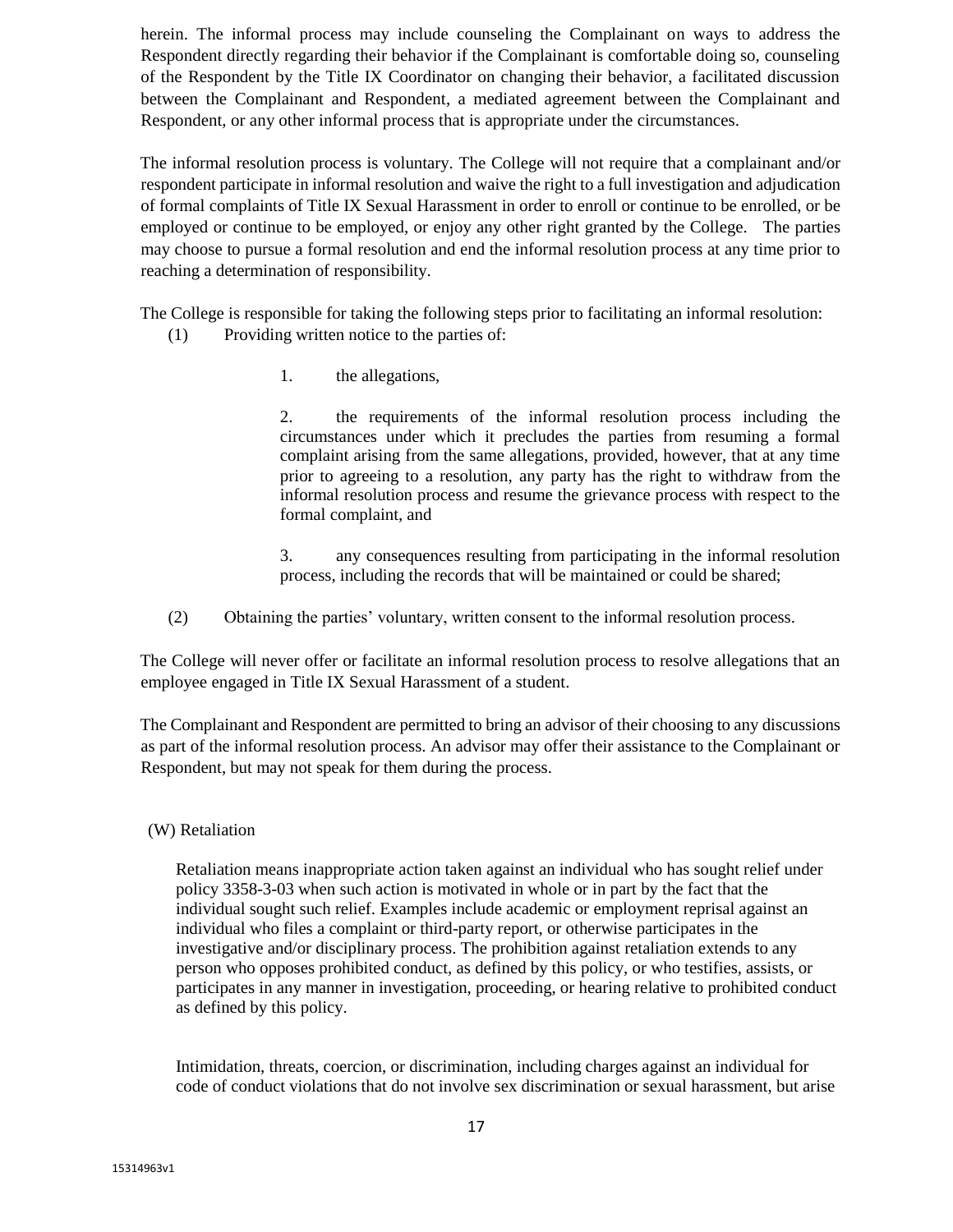out of the same facts or circumstances as a report or complaint of sex discrimination, or a report or formal complaint of sexual harassment, for the purpose of interfering with any right or privilege secured by Title IX or its regulations, constitutes retaliation.

The exercise of rights protected under the First Amendment does not constitute retaliation.

The Title IX Coordinator shall determine whether allegations of retaliation shall be included in the handling of a Formal Complaint, or whether they shall be referred to Student Services, Human Resources, or an appropriate Vice President for handling in accordance with procedures for addressing violations of College policies.

(X) Prevention and Education – The College provides educational programs to promote the awareness of sexual assault, domestic violence, dating violence, stalking, and bullying, which include primary prevention and awareness programs for incoming students and new employees, as well as ongoing prevention and awareness programs for students and employees. The programming will include information regarding the College's prohibition of those offenses, its current policy and procedures, and a definition of the offenses as contained in Policy 3358-3-03 and these procedures. Safe and positive options for bystander intervention will also be presented as well as recognition of signs of abusive behavior and steps to minimize individual risk. The College will continue its prevention and awareness campaign by offering ongoing programs to students and employees regarding the above mentioned information. Student ongoing education will be offered at various times throughout the fall and spring semesters. All employees are required to participate in ongoing education during professional development programming. Ongoing education will also focus on Title IX obligations including reporting responsibility and procedures.

### (Y) Compliance:

- a. Edison State will make a good faith effort to provide harassment free campus by establishing awareness programs that:
	- 1. Makes it a requirement that each employee and/or student annually be given a copy of the Anti-discrimination and Harassment Policy 3358-3- 07. New students or employees who are hired after the initial distribution for the year will also receive a copy.
- b. Distribution of Materials:
	- Employees: The policy and procedure will be posted on Edison's Human Resource web page. All new employees will be required to access the electronic copy during the orientation process. All current employees will be sent an electronic copy of the policy and procedure annually from the Human Resources Office at the beginning of the academic year. All employee unions shall also receive notification of the policy and procedures annually.
		- 1. Students: The policy and procedure will be distributed to all students electronically by the Department of Student Affairs at least twice a semester.
- c. The College will ensure that Title IX Coordinators, investigators, Hearing Committee, and Appeals Committee receive training on the following:
	- i. definition of sexual harassment as defined in College's Anti-discrimination and Harassment Policy 3358-3-07
	- ii. the scope of the College's education program or activity, how to conduct an investigation and grievance process including, hearings, appeals and information